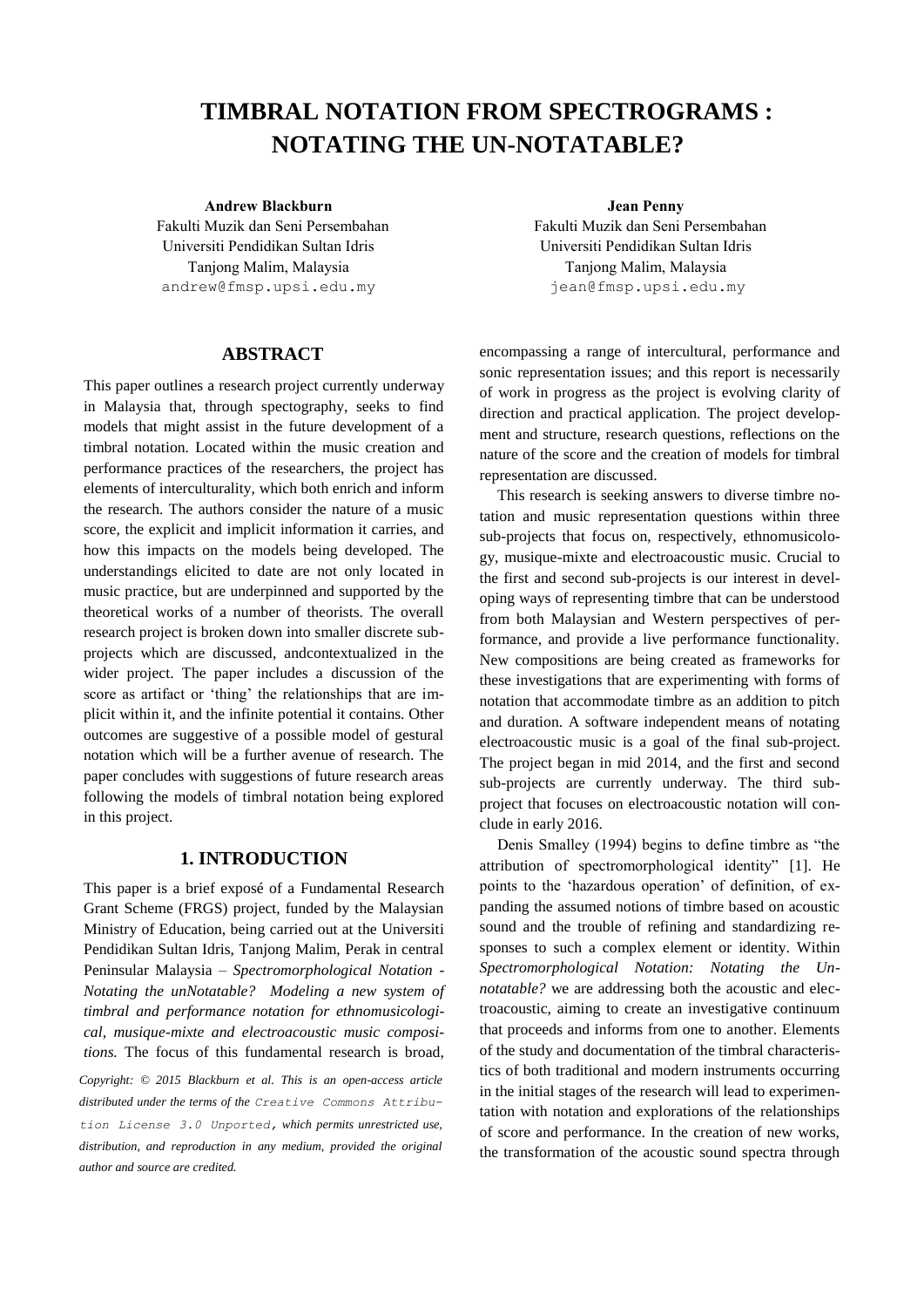digital signal processing is extending this exploration into the electroacoustic context.

Further areas of exploration include an articulation of the relationship between the sound and context. This relationship is reflected in the scope of our definition of timbre based on Smalley's approach, and making recognition of Lasse Thoresen's assertion that we need to develop a terminology (and lexicon) to describe the "…phenomenology of music in experiential terms" [2]. This phenomenological approach to timbre was initially begun by Schaeffer and then carried forward by Smalley, and between the writings of all three, begins to accommodate the multiplicity of meanings of 'timbre': structural, contextual, analytical, tonal, and sound quality.

Timbral elements in musique-mixte works are central to interpretation and realization in performance, but often include somewhat vague or technology specific indications. The authors' experience as performers (flautist and organist) in the musique-mixte domain has prompted aspects of this study, and provides a practical basis for these explorations. In flute works, for example, timbre changes may be indicated by signs (often extended techniques) or words that can be highly evocative and poetic; the electronics may be indicated by effects or technical instructions such as fader control levels, or a particular form of synthesis. Where acoustic and electronic sounds merge, indications of timbre may become the 'property' of the software or mixing desk – the programmed effect. The authors suggest that a creative collaboration working within a performance environment to recreate the composer's intentions, rather than technical instructions, could be more effectively enabled with semiotically relevant timbral representation. In organ works, timbre is often suggested through assumed knowledge of historical performance practice<sup>1</sup>, or specific stop indications combined with an understanding and knowledge of the instrument for which a piece was composed. In the works for organ and live electronics composed since 1998, the aural and spatial effect of the processing on the overall timbral environment is only 'discovered' in the space after all has been set up. A more specific representation of timbral effect in the score would allow the performers to adapt and optimally develop interpretation and technical set up according to the performance space.

Investigations of timbral descriptions of traditional instruments led us to Ngabut (2003) in *Kenyah Bakung Oral Literature: an Introduction* in which the author describes the odeng talang jaran (or jews harp) from the Borneo Kalimantan region. The description includes detailed descriptions of the instrument's construction (dimension, materials, and decoration), mode of playing,

-

social function and many other cultural features, but makes only one reference to the actual sound of the instruments: "The sound produced resembles that of a frog" [3]. Assuming one knows the species of frog being referred to by the author, and what call it is giving, perhaps this is helpful. A motivating factor in this project is to try to find an objective, non-metaphorical process for notating the sound of the frog. Through spectrographic measurement we hope, as far as the visual can represent the aural, to find symbols and images that can communicate sound quality in all its complexity to a literate observer.

Referring to sound quality  $-$  its spectral content, sonic identity and recognition of source – Udo Will attests:

"…It remains immensely difficult to 'talk about' them – oral cultures have no music theory. Things seem to be different in literate cultures, though. Through the very invention of writing systems, man has acquired means to cope with the elusiveness of sounds: the transformation from an aural-temporal form into a visual-spatial one. Sounds seem to be tamed and time seems more under control if treated spatially, however, this is only seemingly so because the accomplishments of such a transformation are limited and can at times be deceiving" [4].

Combined with the other informal explorations and considerations these comments became enabling texts to launch this exploration of timbral notation.

Central to the project is the music score itself – what is it, and what relationships the various participants each have with this thing or artifact? One common factor in all our understandings is of the score as an object of potential. The project is generating new questions and raising uncertainties about the nature or ontology of musical scores, as well as the syntactical conventions that exist in different cultures. Our references to Ingold and Foucault support this need for exploration. Kathleen Coessens calls the music score a "coded tool in the arts" and furthermore a score "…is a two-dimensional visual and coded artifact that allows for multiple performances or "resounding processes" by musicians…[and merging] the visual and the musical, the fixed and the dynamic, space and time" [5]. These are well-understood concepts, which confirm our (Western) cultural understandings of the ontology of a musical score. The project is also grounded in non-Western, oral-based paradigms: what does the score (as artifact or 'thing') mean within these cultures?

This project will explore the creation of models for the timbral and performance notation of music, incorporating both acoustic and electronic sound sources initially working with traditional instruments, then within contemporary Western Art Music research through the creation and performance of new musique-mixte and electroacoustic

<sup>&</sup>lt;sup>1</sup> e.g. *Organo Pleno* for North German baroque instruments, or the *Tierce en Taille* of the Classical French organ tradition.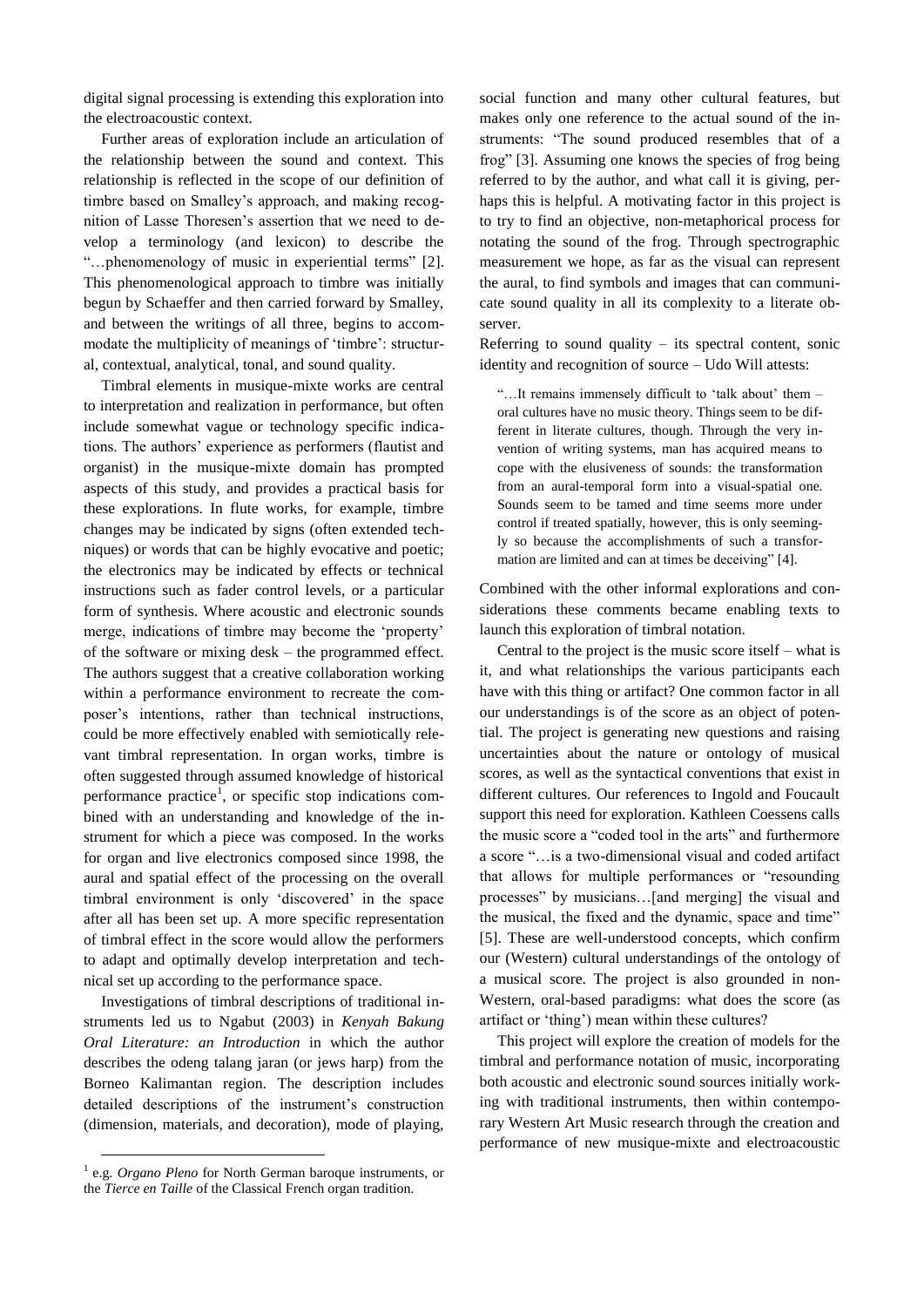compositions using these possible models and systems."<sup>2</sup> The overall project consists of two conferences, bookending three sub-projects that, taken together, provide opportunities to envision the possibilities and value of timbral notation, aiming to create models from which to develop practical performance based scores, which are of value to participants in each area. The project's co-researchers are practitioners in ethnomusicology, acoustic, electroacoustic and musique-mixte as academics, creators and performers.

Already queries are arising regarding our ontological understandings of what comprises a score, and, how it functions and communicates, particularly over time. As Marc Battier, who presented at the project's opening conference in June 2014, observed

"… the preservation of a [musical] score is a big issue, and has implications for notation".

A score must be in a form which can be understood and read over long historical time frames, and in a form which allows long term archival storage and retrieval.

# **2. THE PROJECT**

Research questions have evolved for each sub-project based on the following investigative parameters:

1. Can an intuitive notation system for electroacoustic music be developed from spectral analysis and spectromorphological representation?

2. What are the elements that composers, musicologists, performers require from a notation system and how can these be represented?

4. Can spectrographic analysis and software be used to provide a method for defining and identifying unique qualities of Malaysian indigenous instruments?

5. Can this information be used to 'describe' and notate the specific individuality of sounds, materials and performance methods in ways that expand the range and musical vocabulary of the ethnomusicologist?

6. What parameters of analysis can be defined to provide useful and universally 'understood' symbols using spectrographic softwares?

#### **2.1 Issues Arising – a problem statement?**

This research project is adopting a multi-faceted approach to exploring the possibilities of creating scores that describe and notate timbre and which might eventually come to some degree of functionality. The practice of the various co-researchers and the paradigm of their experience provide multiple sites and contexts for the research. These paradigms also encompass the realms of traditional and non-Western music performance, acoustic

 $2$  Blackburn (2014),

1

Western art music performance and music creation, and the environments of electroacoustic and musique-mixte. The range of modes of transmission of music and musical ideas is equally broad – being passed from one generation to the next, from creator to acoustic and electronic performance. Further, it encompasses oral and rote learning, common notation scores to software, and works dependent on the software that was used to create them as a way of preserving them. In these notation systems, with the exception of the electroacoustic performance software, there is no way of describing the quality of imagined sound – our 'frog call'.

What is notation and what is a score? Both are separate objects, but intertwined with cultural, ontological and semiotic inferences, all of which impact the artifact we call the score. In Western art music, a score is an artifact (often on paper, but perhaps in other media or in soft copy) used to communicate the musical ideas of the score's creator to the performer and, with an assumption of the performer's active creative input, to the listener. In traditional Malaysian music, we can describe the score as, more commonly, a series of memories and traditions, perhaps articulated mnemonically but not, until quite recently, written down. In this traditional music, pitch and rhythmic inaccuracies that arise from the use of common practice notation are considerable but, except that they are measured in spectrograms, beyond the scope of this presentation.

Our conception of the score as 'thing' connects the meaning of the score to Ingold's theory of 'correspondence' [6] drawing us to a significant difference between a score and a spectrogram – the spectrogram is an historical document – 'this sound **was** like this'. We can measure the sound that happened in this way, and read it as such. Contrarily, a music score (with its multiplicity of meanings) is a 'thing' of possibility [7]. It is a creator/composer's conception of some sounds that, if recreated in this or that way by the performer, has the possibility of generating non-verbal ideas and concepts in the minds of the performers and listeners. Manuella Blackburn suggests a new way of using the spectrogram to help generate compositional ideas in her exploration of the potential of spectromorphology and its associated language as a process for composition" [8]. She writes,

"… spectromorphology can be approached from an alternate angle that views the vocabulary as the informer upon sound material choice and creation. In this reversal, vocabulary no longer functions descriptively; instead the vocabulary precedes the composition, directing the path the composer takes within a piece. This new application is an attempt at systemization and an effort to (partly) remedy the seemingly endless choice of possibilities we are faced with when beginning a new work" [8].

[http://spectronotation.upsi.edu.my](http://spectronotation.upsi.edu.my/)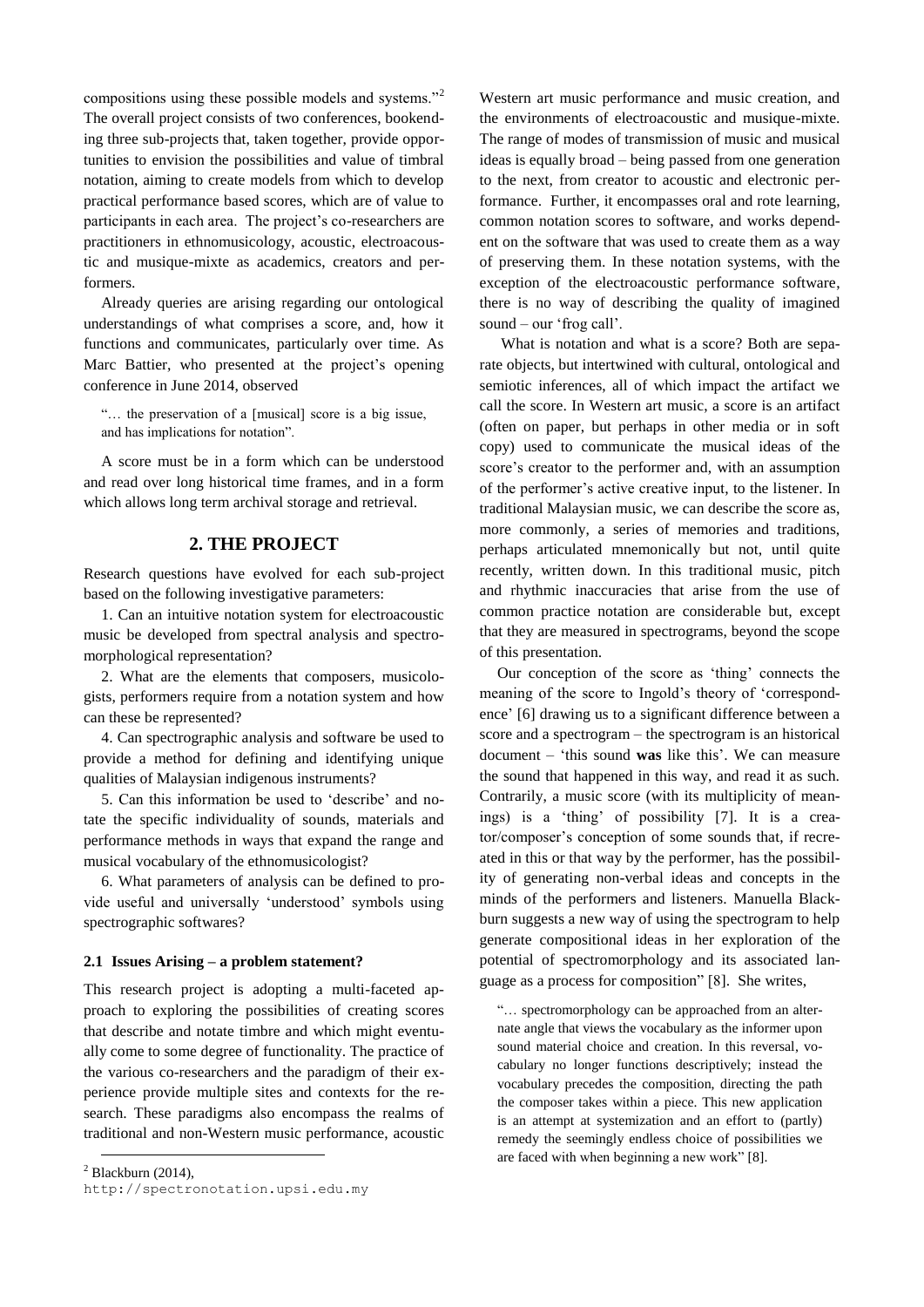Blackburn's suggestion of the use of spectromorphology as a compositional tool suggests the possibility of changing the historic nature of the spectrogram into one of potential.

Other researchers have struggled with many of the issues that have arisen in our individual and collective deliberations. Rob Weale<sup>3</sup> in the EARS Glossary of terms, Spectromorphology notes there is both interdependence and dynamism in the word *spectromorphology*. Whist not reducing the historic quality of a spectrogram, this is helpful to this project for the conceptual development of a timbral score, as he describes spectromorphology as a tool for "describing and analyzing listening experience." He continues: "The two parts of the term refer to the interaction between sound spectra (spectro-) and the ways they change and are shaped through time ( morphology). The spectro- cannot exist without the morphology and vice versa: something has to be shaped, and a shape must have sonic content" [9]. So there is the possibility of dynamism in a spectral score.

The score, if incorporating some form of spectrography, will probably contain graphics that also have semiotic qualities. Martin Herchenröder, in discussing the score of Ligeti's graphic score of the organ work *Volumina*, adds musical and performative gesture to the inherent quality of a score as he attests

"…, it is a coherent system of signs [semiotics], whose details can all be translated into musical patterns. A look at the third page of the score of *Volumina* illustrates the cluster through visual analogy. The horizontal dimension corresponds to the flowing of time: The time sequence of musical events (according to the reading habits of the western world) is a left-right succession of notes. Thus, in principle, each event is fixed in time - the new cluster in the right hand as posits an approximately after 17 seconds, after another 10 seconds of complete, another 4 seconds later" [10].

It has been argued that this gestural quality is also semiotic and tied to the sonic gesture. The 'left-right' succession of symbols and their vertical location on the page indicating pitch (high/low) also has sonic inferences that offer potential for developing elements of performance notation [11]. Treating the score of *Volumina* as an *xy* graph for time and pitch, we can see that the evident gestures and sonic shapes are potentially useful in timbral notation. It is an area where the left-right and vertical associations could be helpful in 'notating' gestures, which, by their musical outcomes are also timbral. O'Callaghan and Eigenfeldt have demonstrated how spectral density can be implied within acoustic and musique-mixte compositions [12]. Combining colour, which can be ascribed various meanings, and graphic, gestural

-

notation as outlined above is proving a rich potential model in creating gestural notation in the musique-mixte performance environment. This model is described in greater detail below.

#### **2.2 The Sub-Projects**

This research project is structured with three principal sub-projects, which, though operating in parallel, allow a sequential development of models and notational ideas. The applications used to create the spectrographs used in this project are Pierre Couprie's eAnalysis [13] and Sonic Visualiser [14].

#### *2.2.1 Project 1 Ethnomusicology Project*

The ethnomusicological sub-project, using spectrograms provides traditional music professionals with an objective understanding of the nature of the sound quality of specific instruments, and the musical or ritual context in which they prefer to use it. As a music tradition that is oral, transmission of music and pieces is achieved by rote, repetition, and aural memory. This research is not an attempt to standardize the sound of instruments. Instead, it adds to the knowledge of the Wayan Kulit artform, which is presently in a difficult phase. In parts of Malaysia, including one of its places of origin, Kelantan, it is banned. University programmes, such as those maintained by UPSI, are important in the continued artistic viability and vibrancy of Wayan Kulit (Director of Kelantan Arts and Culture Museum, personal communication in Penny/Blackburn FRGS The Imaginary Space, 2014). This spectrographic process is demonstrating the value of profiling instruments, allowing makers objective knowledge of the range of sounds preferred by the musicians who play and perform.

The first process within this sub-project has been to record the sound of, then create spectrograms of, traditional Malaysian *Wayang Kulit* shadow puppet music theatre. UPSI maintains a group of resident musicians specializing in this musical form. In performance, a group of four to six musicians and the master puppeteer are all located out of sight behind a large translucent screen, which is the stage for the shadow puppets. Our study includes an exploration or profiling of sounds preferred by professional traditional musicians in certain percussion instruments.

The orchestra of the *Wayang Kulit Siam* (as found in Kelantan, Malaysia) consists of percussion instruments including a pair of double-headed drums – gendang, a pair of single-headed goblet-shaped drums – gedumbak, a pair of vertically standing drums (gedug) hit with beaters, hand small cymbals – kesi, a pair of inverted gongs – canang, and, a pair of hanging knobbed gongs – tetawak. Melodic instruments include the serunai (a double-reed instrument, similar to the shawm) and a three-string spike

<sup>3</sup> [www.ears.dmu.ac.uk/spip.php?rubrique28](file:///C:/Users/julie/Desktop/Nico/TENOR2015/Originaux/38-blackburn/38-blackburn/www.ears.dmu.ac.uk/spip.php%3frubrique28)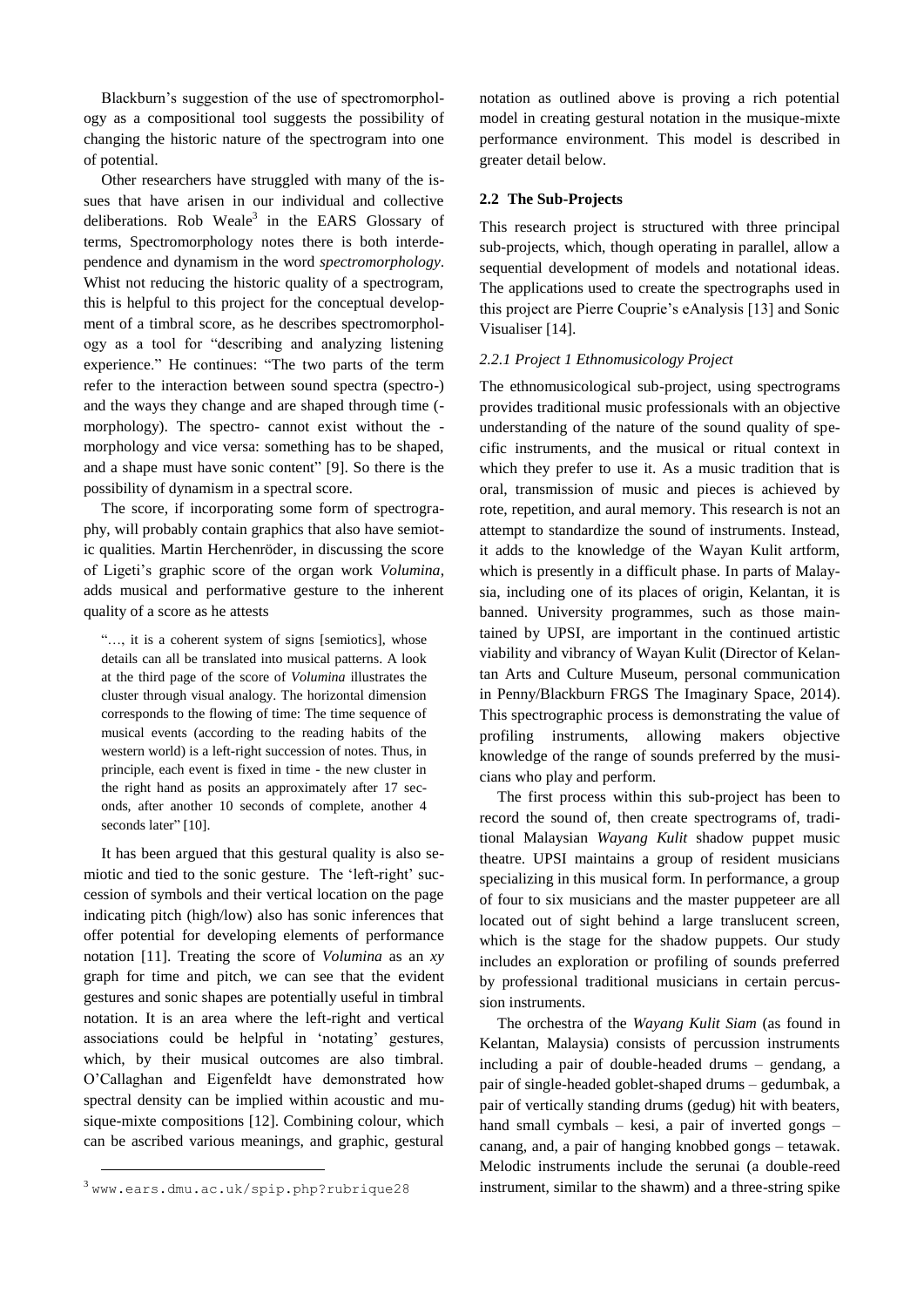

**Figure 1.** Testing the Gedumbak

bowed instrument – rebab. The instruments, while individually important, gain their true significance in an ensemble and dramatic context. When making recordings of various instruments, initially it seemed sensible to just record the instrument in a dry unadorned environment. However, in order for the *Wayang Kulit* leader (Pak Hussain) to make his assessments, the recordings that ended up being made were of the whole group playing



**Figure 2.** Spectrogram of Wayang Kulit ensemble –segment of recording focused on Gedumbak with strong onset feature.

while testing out the Gedumbak for different dramatic environments. Selecting instruments for their suitability in a given drama (normally, the stories are drawn from thirty of so traditional stories) means that the players are more interested in their collective role than the individual, so the recordings were made to reflect this. The gedumbak was close miked, and the rest of the ensemble sound was allowed to spill into these microphones. The longer red lines in the last section of this short segment show the moment when the serunai enters.

Why, for example, is one pair of Gedumbak preferred in one piece over another? Spectrograms can show a profile of the sound, which may then be attached to a musical (or in the case of *Wayang Kulit*) dramatic context. Spectrograms further show us that by using different modes of playing, different timbral qualities can be emphasized in the same instrument – brighter or more mellow and so on. Co-researcher, Mohd. Hassan Abdullah has pointed out that mnemonic forms of teaching and communicating musical content in Malaysian traditional music also imply different timbral and gestural modes of playing. So, we ask the question, can this content be

given a visual (spectrographic) or written form, and applied in the other projects?

A second strand in this project investigates a 'Western' facet – the creation of a recorded catalogued of extended flute performance techniques, using a concert flute, which have been spectrographed and analysed for their characteristics. These characteristics are being extracted for the development of a form of spectral representation that can be adapted for use in common notation scores, particularly for acoustic instruments. This strand has been productive, opening ideas and knowledge that leads into the second sub-project, combining acoustic and electroacoustic musical contexts in new compositions.

#### *2.2.2 Project 2 Musique Mixte project*

The musical score as semiotic medium can be understood as an "infinite substance" [15**]** that activates the musician's ability to imagine and translate notation into a temporal unfolding of new knowledge and experience. As we look towards extending performance practices into new conceptual contexts and relationships, new paradigms that reflect and drive new expressions and activities evolve. Timbral notation as a context of change motivates explorations of shifting performative relationships, new ways of thinking and performing, and a reconceptualization of the score/performer relationship.

This part of the project will create models for spectrographic notation as performance scores. Analyses of notation, timbre and organology associated with chosen instruments and electronics (*musique mixte*) will be undertaken to develop a framework for investigating spectrographic analyses, evaluations and outcomes. New works will generate performance analyses through phenomenologically based studies, following the sound spectrum and performer responses to new musical works.

We question the role of the score as mediator between mind and sound [16**].** What information is conveyed through spectral timbre notation? What are the semiotic implications of sound codification? Is the information rigid, or a point of departure for the performer? A performer's notation needs clarity and embedded knowledge or information that directly communicates to them – that is clear, readable, interpretable, and informative of what the music is about. The multiple layers of a spectrograph emit different levels of information, multiple meanings, different streams of representation – all systems that require understanding and evaluations of the relations of the score. What can a performer expect – information of spectral density? Aesthetically, a spectrograph is a beautiful object – but just how effective and informative is it as timbral notation for the performer? Is it instructional, or suggestive, gestural, strictly coded or freely interpretable? Can a spectrograph be as revealing or evocative as a beautifully notated score? Can it evoke spatialities, mem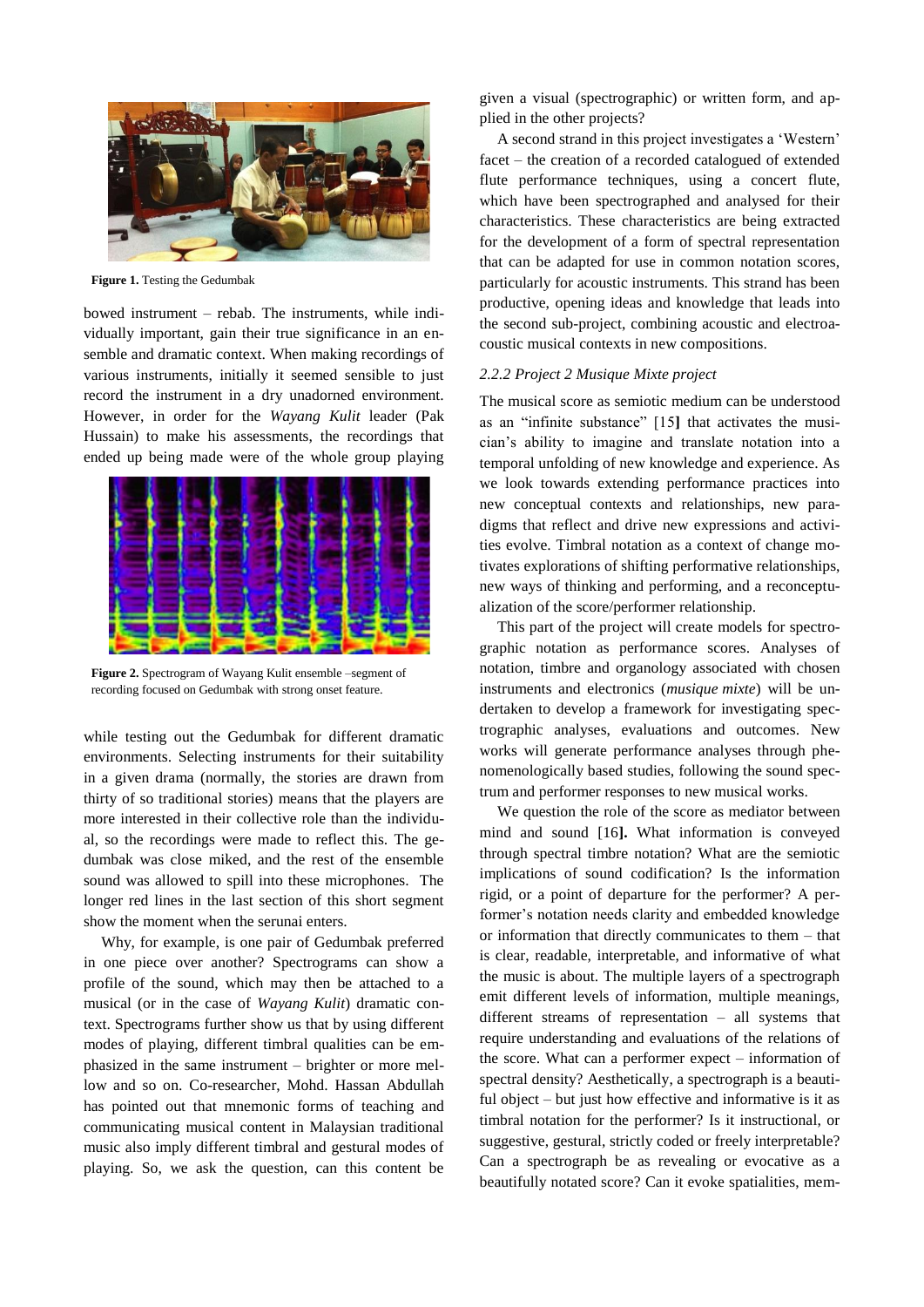ories, or sonic energies? What is the need for this as notation?

Investigating the recordings and single frame spectrographs of the Western flute extended techniques will allow us to experiment with the flautist to see how effective this is in the re-creation of timbres. The form of timbral representation on which we will focus does not consider fundamental pitches or duration, rather an emphasis of specific overtones. Pitch and duration are indicated using common musical notation. As a catalogue of sounds and acoustic performance techniques, the spectrographic series (see Figure 3) as a research process model provides some ways forward to link timbral representations to scores in a musique-mixte environment.



**Figure 3.** Process of model development from Flute Catalogue of extended techniques

According to Bhalke et al. [17], a single frame of a spectrograph contains information including:

- (i). Fundamental Frequency;
- (ii). Harmonic components;
- (iii).An indication of the relative amplitude of the harmonic components;
- (iv).Spectral Centroid.

Can the composer say to an instrumentalist "play your instrument to reproduce this quality of sound," indicating their musical ideas through spectrographic information? It is our sense that such compositional detail potentially denies certain instrumental ontologies. In art music, the instrumentalist brings many personal and musical contributions to the performance outcome – what we might loosely define as 'interpretation'.

Yolande Harris argues that sound "binds people together in space in a contextual manner" [18]. This concept of the score as relationship – between performer and notation, between composer and performer, between memories, communications, live sound, recorded sound, gesture, or cultural practices – interrogates and challenges our experience of performative modes and conventions. These are relations and ecologies that can be examined through concepts of heterotopia (Foucault), contexts of understanding (Gadamer) and correspondences (Ingold).

Can a circle can be drawn around the score as space, and the spectrograph act as facilitator and activator of that space? In a recent study of intercultural music performance in Malaysia<sup>4</sup>, heterotopia was articulated through the performative lens, the performance as a context for understanding artistic realisation of intercultural knowledge and experience. This space was posited as an ecology: a set of relationships, the music, the performance, a symbiosis of elements of the cultures, collaborations and connections that occur [19].

Digital media tends to handle music as encoded physical energy, while the human way of dealing with music is based on beliefs, intentions, interpretations, experience, evaluations, and significations [20], but the exploration of timbral notational elements and relations might activate questioning and re-assessment of values; the search of microstructures might lead to a search for sonic essences and deeper self understandings; new dimensions evolve, new ways of thinking and living (performing) result. These questions engage us with discovering the meaning of the music as new dimensions of musical practice open up.

#### *2.2.3 Two models arising from Sub-Project 2?*

Limiting the new content of notation to timbral qualities (and for now limiting its measurement to the 'single frame' timbre information outlined above Bhalke et al), the research teams are sensing that the information contained in a spectrogram is useful in determining the timbral quality of a sound at a given moment and dynamically over time. However, the uniform colour response of spectrographic software means the strongest elements of tone are always brightest and use fixed colour ranges. The spectrogram responds to relative prominence of tone with the same colour spectrum. To ask a performer to play a green or red sound on this basis is, therefore, meaningless. However we if (for example) ask a player to make a sound with the first and second harmonics (octave and fifth above the FO) emphasized (giving the tone a somewhat nasal quality), it could be indicated above common music notation in the form of, perhaps, a rainbow colour grid (i.e. red, orange, yellow, green, blue, indigo, and violet) related to the first seven frequencies of the harmonic series. Retaining common music notation, means that the target note (FO) would be black. An instrumentalist would need to acquire knowledge of the possible harmonic series for their instrument, and the instrumental technique required to produce such combinations of sound. Timbre indications could then be read as coloured dashes above musical phrases or individual

-

<sup>4</sup> *The Imaginary Space: Developing models for an emergent Malaysian/Western electroacoustic music* (2012-14). Fundamental Research Grant Scheme, Ministry of Education, Malaysia.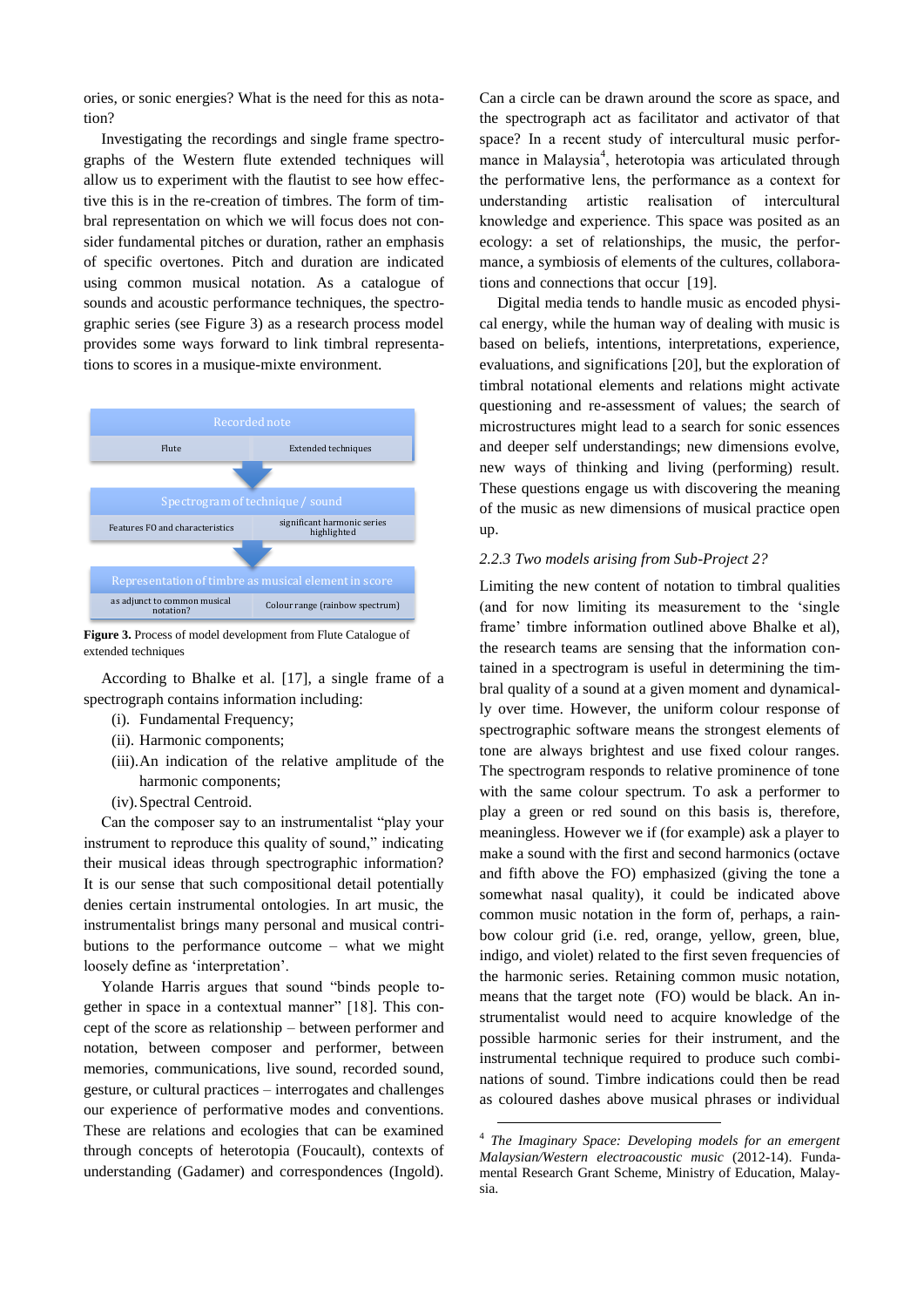notes. This approach allows the retention of score relationships and its potential quality while providing the composer with a means of specifying timbral quality within their score.

Adapting this approach using graphic notation could include the dynamic quality of the spectrogram, which can include indications of duration, pitch, relative amplitude and the ASDR envelope. These could be incorporated into a form of notation that may resemble a colourised version of, for example, Ligeti's score of *Volumina.*  The representation of music in this form might also be readable as a type of gestural notation, of pertinence to software instrumental performance, though this is a process currently being examined in our pieces. This approach must be considered only a starting point – a model for investigation.

### *2.2.4 Electroacoustic Music Project*

The third sub-project is an exploration of the use of spectrograms to create a form of timbral notation, which could be used in electroacoustic compositions as a way of preserving the music independently of the software/hardware used to create them. As noted earlier, finding a mode of preserving a score is a major concern. One possible approach, and which culturally locates this research in South East Asia, is an exploration of the potential of adapting 'Uthmani' notation used in Qurannic recitation as a form of timbral or gestural notation. This exploration is not based around content, but is focussed on the context of how 'Uthmani' is used, written and recited 'through sound'. Hasnizam Wahid from UniMAS – Sarawak, and one of Malaysia's leading electroacoustic composers, is particularly focusing on this area. This project is yet to begin as the first two projects are creating many of the fundamental bases that must first be established. It is anticipated that this detailed research will begin in July 2015, continuing until the end of the year.

## **3. FUTURE PATHWAYS**

Having identified some of the possible pathways for finding models of spectrographic or timbral representation in a score, this section suggests directions that this research might follow. They are not presented in order of preference or significance, but remain possibilities that address the outcomes of the research so far, outcomes yet to be realised and issues and meeting challenges so far identified.

If one were to wish for a software, and we will look at supporting software development in later research phases, it would be along the lines of a reverse-action of spectrographic software – i.e. a program such as eAnalysis currently takes an audio file and from it creates an image: is it possible to take that spectrogram and create an audio file to 'recreate' the sounds of the original file.

A simple outcome (though conceptually complex) would be to take some of the various software packages and have them sonify a spectrogram. Some simple experimentation with existing software packages, using Audio Paint [21] have been undertaken. The results using these are not promising. The concept might be helpful in realizing electroacoustic scores without access to the software used to create it. There are many issues and concerns at this juncture, which make this process one for a separate and continuing research project, developing and evolving models that might be forthcoming from this project. Some of the problems lie in impact of the space in which a sound is being projected and its influence on timbre. For multichannel electroacoustic works there is the question of how one will 'record' the original sound – as separate channels with individual spectrograms, which might then be reconstructed? Combined with the possibilities of the models outlined above, and acknowledging the many complexities, is a worthy goal to gain the ability to recreate fixed works long after the original software or hardware that created it is lost.

# **4. CONCLUSIONS**

Our research to date seems to allow an optimistic attitude that spectrograms can be used as the basis of a timbral notation. The cultural significance of the score as an artifact and the relationships it implies – from composer/creator to performer to listener – must be accounted for in any new notation practices that develop to allow for specific timbral elements demanded by the composer. Our suggestion within instrumental contexts of a rainbow spectrum adds a new layer of complexity to the score, but we assert this enriches the various relationships established within the score's environs. The model of gestural notation appears to have the potential to provide a technically workable yet semiotically rich notational ontology, which will provide the basis for investigation in the electroacoustic/acousmatic context. In this sub-project, it is predicted that what Smalley describes as the discrimination of "…the incidental from the functional" [22] will be major areas of consideration. In many ways, findings relating to this project are the posing of more questions. Nevertheless, some elements of what will develop into models of timbral notation are suggesting themselves to the research group.